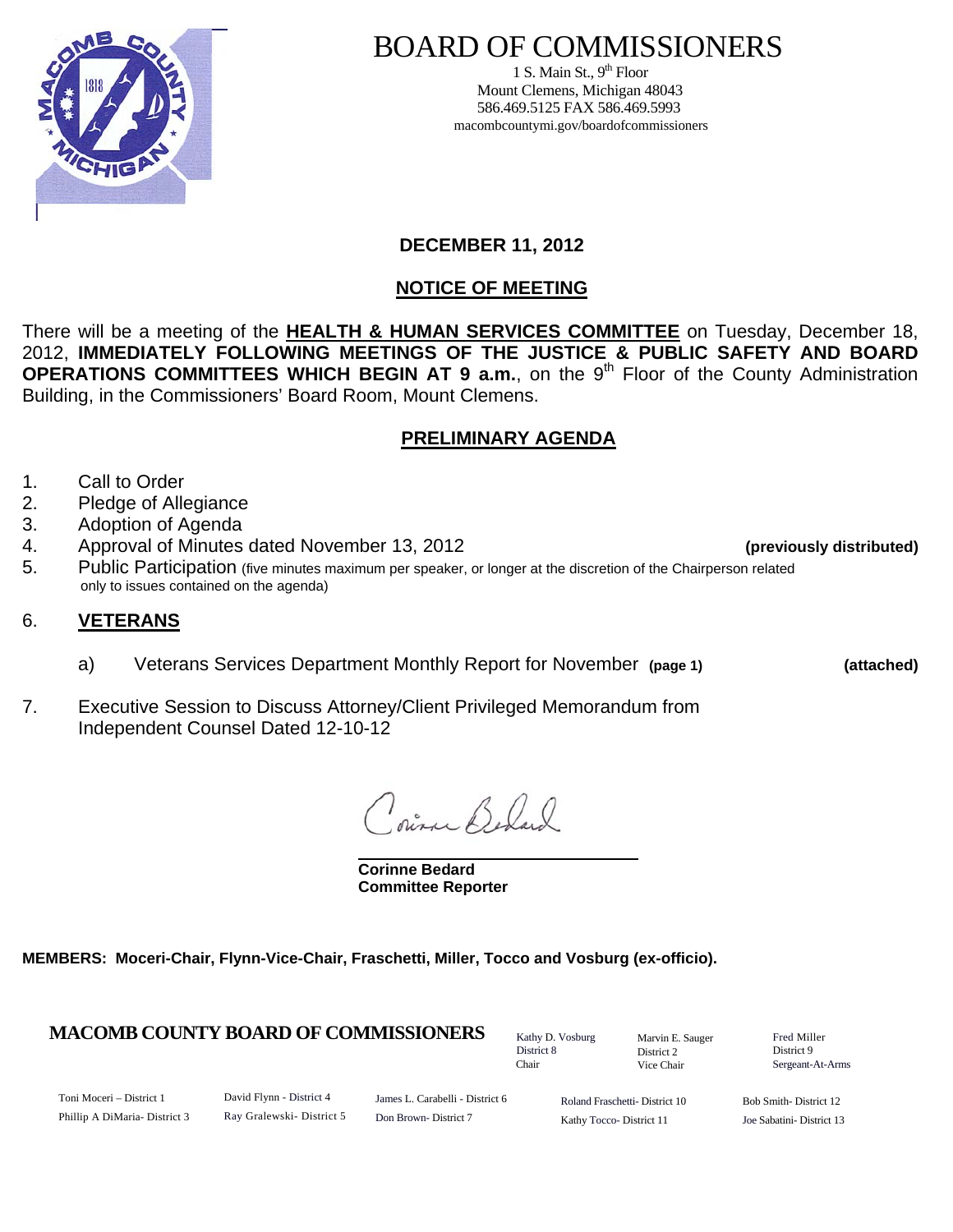| RESOLUTION NO.                                                                | <b>FULL</b>                    | <b>BOARD</b>                        | <b>MEETING</b> |
|-------------------------------------------------------------------------------|--------------------------------|-------------------------------------|----------------|
|                                                                               | <b>AGENDA</b>                  |                                     |                |
|                                                                               |                                |                                     |                |
|                                                                               | <b>MACOMB COUNTY, MICHIGAN</b> |                                     |                |
| <b>RESOLUTION TO</b> Receive and file Monthly Status Report for November 2012 |                                |                                     |                |
| as submitted by Kermit Harris, Director of Veterans Services                  |                                |                                     |                |
|                                                                               |                                |                                     |                |
|                                                                               |                                |                                     |                |
|                                                                               |                                |                                     |                |
|                                                                               |                                |                                     |                |
|                                                                               |                                |                                     |                |
|                                                                               |                                |                                     |                |
|                                                                               |                                |                                     |                |
|                                                                               |                                |                                     |                |
|                                                                               |                                |                                     |                |
|                                                                               |                                | Health and Human Services Committee |                |
|                                                                               |                                |                                     |                |
|                                                                               |                                |                                     |                |
|                                                                               |                                |                                     |                |
|                                                                               |                                |                                     |                |
|                                                                               |                                |                                     |                |
| <b>INTRODUCED BY:</b> Commissioner Moceri, Chair                              |                                |                                     |                |
|                                                                               |                                |                                     |                |
|                                                                               |                                |                                     |                |
|                                                                               |                                |                                     |                |
|                                                                               |                                |                                     |                |
|                                                                               |                                |                                     |                |
|                                                                               |                                |                                     |                |
|                                                                               |                                |                                     |                |
|                                                                               |                                |                                     |                |
|                                                                               |                                |                                     |                |
|                                                                               |                                |                                     |                |
| <b>COMMITTEE / MEETING DATE</b><br><b>Health and Human Services</b>           |                                |                                     |                |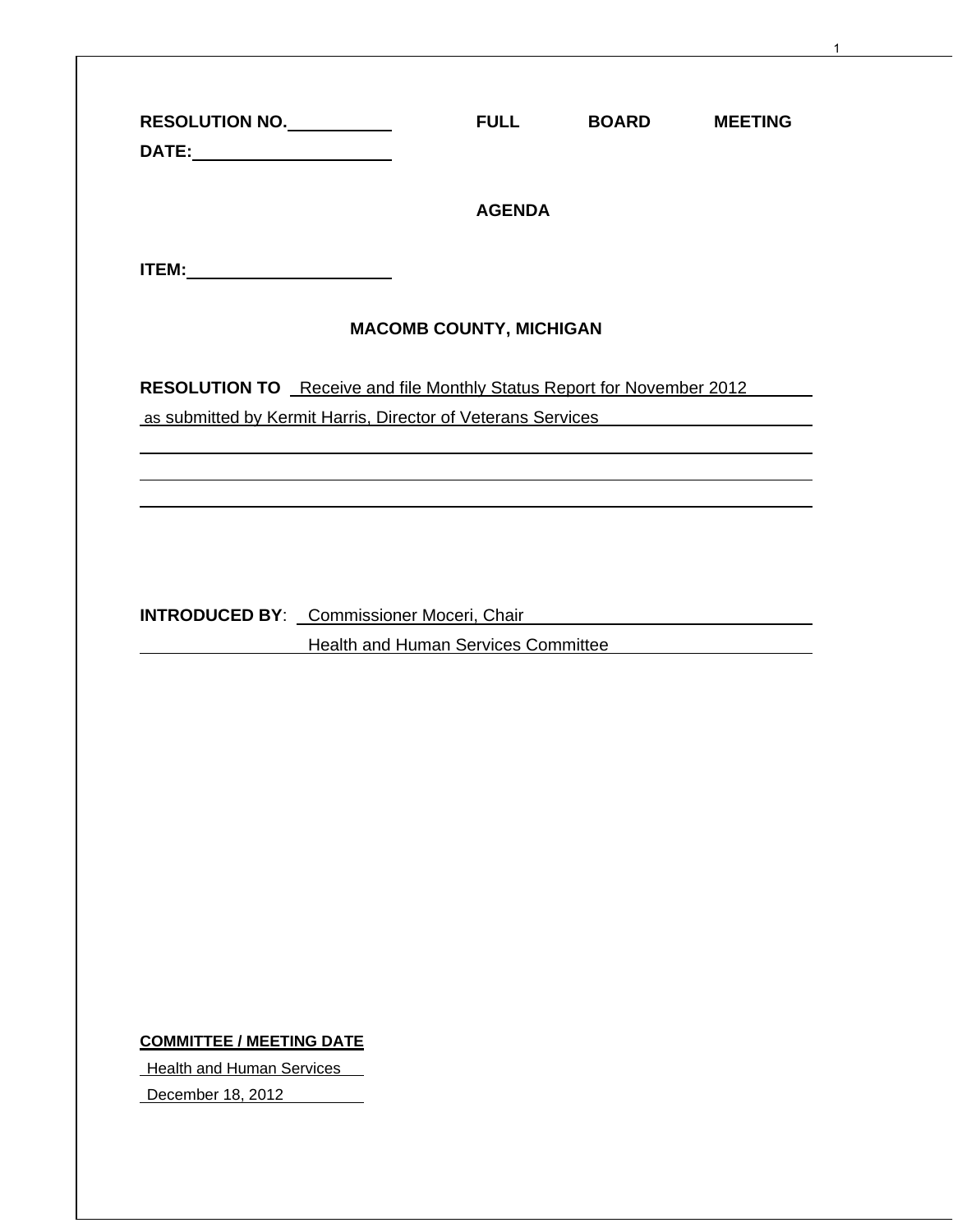#### **HEALTH AND HUMAN SERVICES COMMITTEE Status Report for November 2012**

**Veterans Services Commission Members: Pat M. Daniels Chairman Fred Warner, Vice Chairman Therese Wrobel, Secretary Andrew Knapp, Member at Large Michael Salyers, Member at Large** 

After review by the Veterans Services Commission 32 county burial applications and 1 marker reimbursement application(s) were approved for November.

|    |                                        | <b>STATUS REPORT - NOVEMBER 2012</b> |         |         | 2012<br>(NOV) | YTD<br>(2012) | 2011<br>(NOV) |
|----|----------------------------------------|--------------------------------------|---------|---------|---------------|---------------|---------------|
| 1. | <b>Personal Contacts with Veterans</b> |                                      |         |         | 687           | 7036          | 548           |
|    | WWII                                   | Korea                                | Vietnam | Persian |               |               |               |
|    | 127                                    | 69                                   | 334     | 49      |               |               |               |
|    | Iraq                                   | Peacetime                            | Visitor |         |               |               |               |
|    | 42                                     | 65                                   | 1       |         |               |               |               |
| 2. |                                        | Claims (New/On-Going): Compensation, |         |         | 291           | 3425          | 271           |
|    |                                        | Pension, DIC, Widows Death Pension   |         |         |               |               |               |
| 3. |                                        | <b>Federal Burial Allowance</b>      |         |         | 17            | 125           | 15            |
| 4. | <b>County Burial Allowance</b>         |                                      |         |         | 32            | 288           | 33            |
| 5. | County Burial - Excess Net Worth       |                                      |         |         | 13            | 131           | 15            |
| 6. | Marker Reimbursement                   |                                      |         |         | 1             | 39            | 5             |
| 7. | <b>Flag Display Cases</b>              |                                      |         |         | 47            | 414           | 45            |
| 8. | Financial Assistance (MVTF)            |                                      |         |         | 28            | 246           | 14            |
| 9. | Veterans Relief Fund (VRF)             |                                      |         |         |               | 356           | 19            |

#### **AMOUNT OF DOLLARS BROUGHT IN MACOMB COUNTY FROM VA FOR THE MONTH OF NOVEMBER 2012**

Total Amount of Recurring Monthly **\$941,278 \$82,131** 

| Total Amount of One Time |  |
|--------------------------|--|
| Payment of Retro         |  |
| \$941,278                |  |

Kermit E. Harris, Lt Col USAF (ret) Director, Veterans Services

KEH/tlb